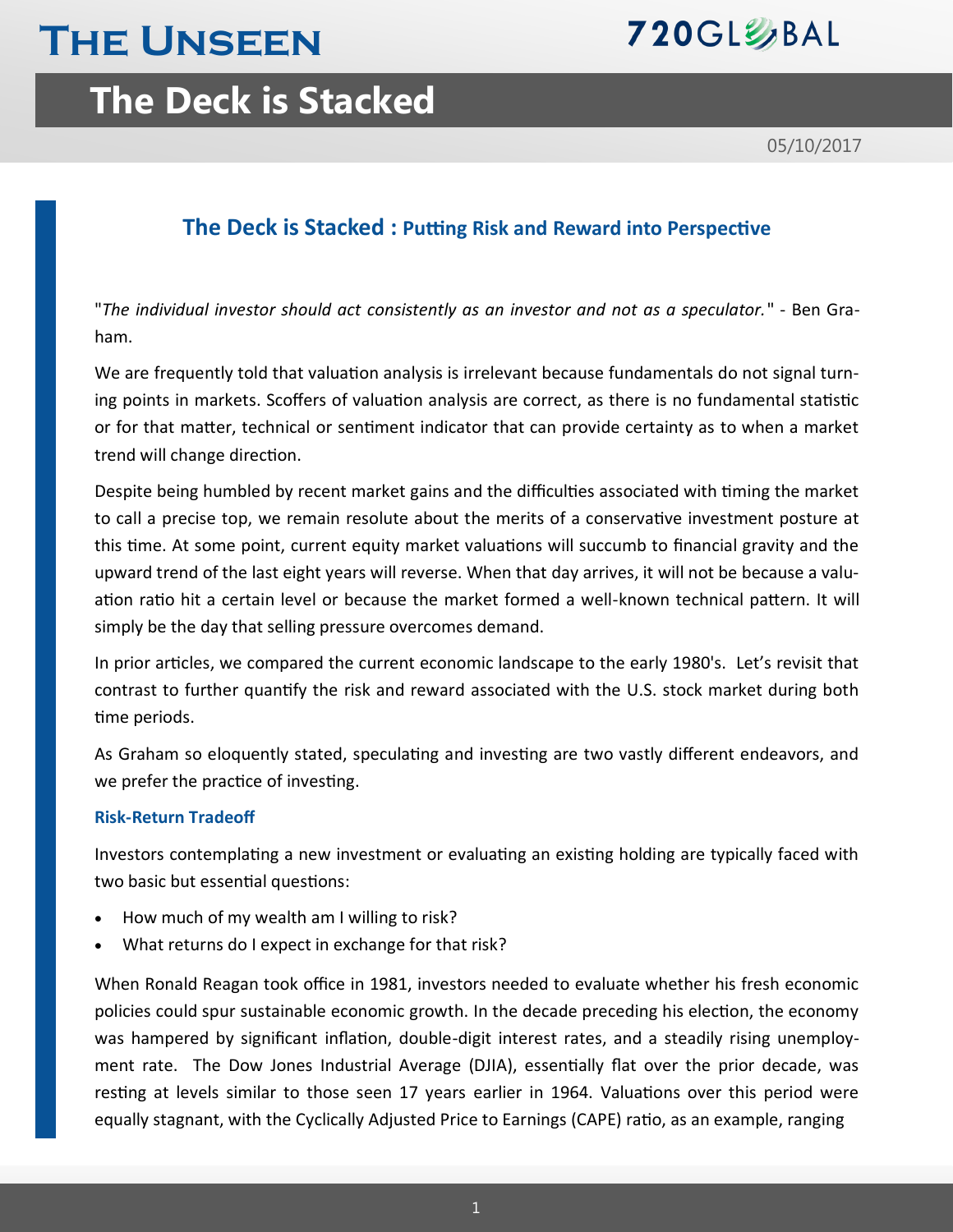between 7 and 9. Despite the bargain basement equity prices, few investors believed that market trends would reverse. Equity valuations had been low and falling for so many years to that point, the trend became a permanent state in many investors' minds by way of linear extrapolation.

Contrast that with today. As in early 1981, there is a new president in office with a non-typical background presenting non-conventional economic ideas to aid a struggling economy. Unlike Reagan, however, public support for Donald Trump is marginal. Trump was not elected by a majority, he lacks Reagan's humility, optimism, good humor and diplomacy and his approval rating historically ranks among the worst of incoming presidents. Additionally, while Reagan's and Trump's economic policies may have similarities, there are stark differences between the economic landscapes that prevailed in the early 1980s and today. (Please read *[The Lowest Common Denominator](http://nebula.wsimg.com/8790102c0f4f1b90be233e5c9f86f80f?AccessKeyId=372BE07F51497C9CD088&disposition=0&alloworigin=1)* for a full write up on what the current administration is up against.)

Equity investors betting on Reagan in 1981 were investing in an environment where the probabilities of success were asymmetrically high. With Cyclically Adjusted Price-to-Earnings (CAPE) ratios below 10, investors could buy in to a stock market whose valuation on this basis had only been cheaper 8% of the time going back to 1885. Given the likelihood of success as inferred from valuations, investors did not need much help from Reagan's policies. Current equity market valuations require investors to believe beyond all doubt that Trump's policies can produce strong economic growth and overcome hefty economic and demographic headwinds. **More bluntly, the risk-return profile of 1981 is the polar opposite to that of today.** To highlight this stark difference, the following graph compares fiveyear average total returns and the maximum drawdowns that have occurred over the last 60 years at associated CAPE readings.

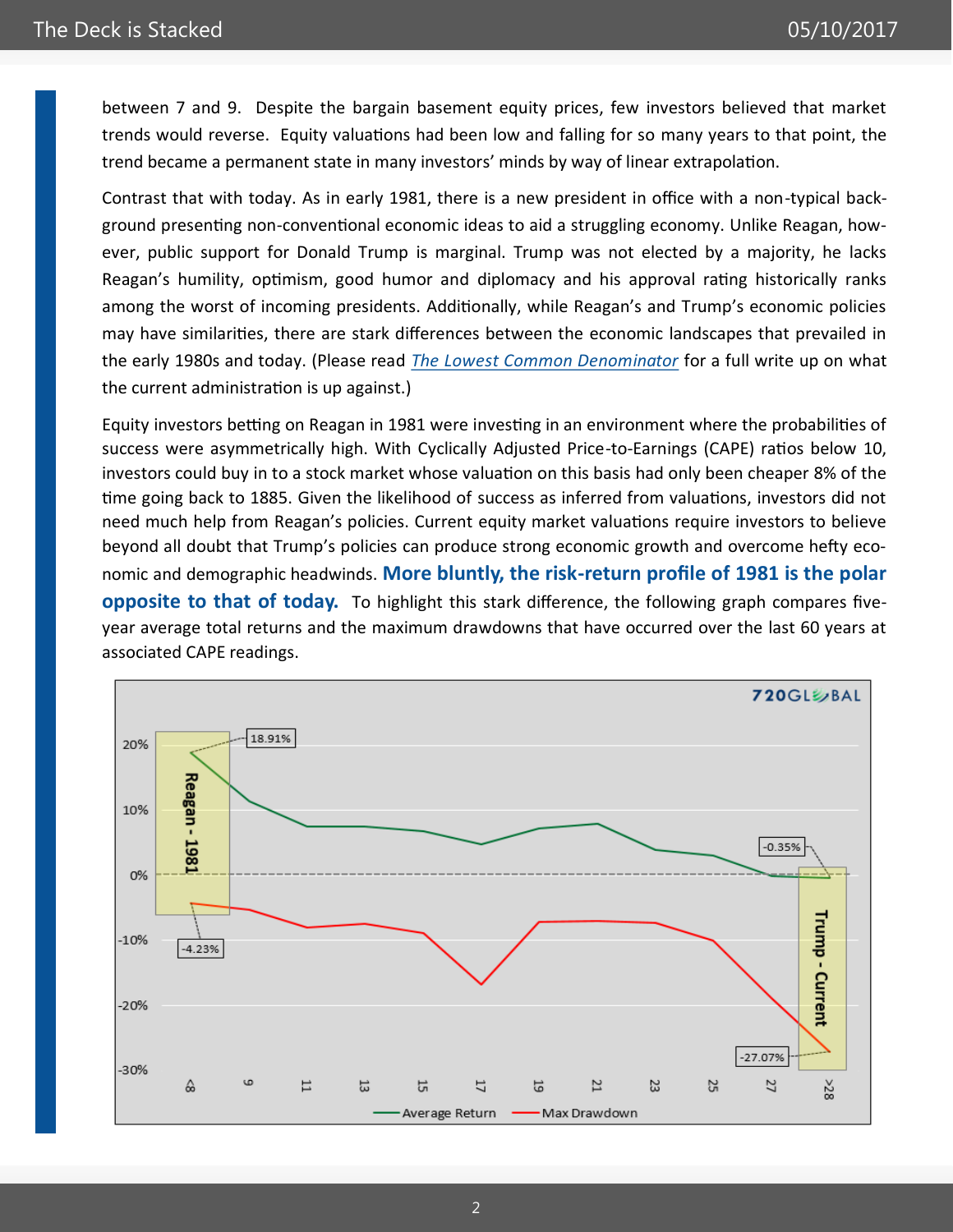Based on the graph above, investors in the first years of Reagan's presidency should have expected annual returns, including dividends, of nearly 20%, while simultaneously risking a maximum drawdown of less than 5%. Today, investors should expect returns over the next five years, including dividends, to be near zero. Worse, during the next five years the S&P 500 is likely to experience a drop of nearly 30%. That is quite a risk investors are shouldering for a return they can easily attain with a risk-free 5-year U.S. Treasury note.

### **Fire Sale**

Beyond the obvious, there are a couple of problems with the current risk-return profile. In a best case scenario, it is likely an equity investor will earn a return that could be attained by putting cash under one's mattress. Although it occurred an eternal nine years ago, the financial crisis of 2008, is still a faint memory for investors. If the market does indeed drop by 30%, will investors keep their cool and not sell? If they do sell, they will lock in a permanent loss. One of the demographic headwinds we have discussed in prior articles is the growing number of retirees that are heavily reliant on their retirement accounts to meet their living expenses. Will they be able to keep their collective heads under the duress of a major correction? What if prices do not rebound as quickly as they did in the post-financial crisis years?

The hard truth of this scenario is that humans always panic when faced with severe market drawdowns. **The back-testing of "what-if" scenarios for buy-and-hold analysis are irrelevant because investors do not HOLD – they sell, and usually at the worst time after abandoning all hope for a durable bounce.** The anxiety that retirees will face in such a scenario, many of whom can barely maintain their standard of living on an optimistic outlook, will be paralyzing.

#### **Summary**

If someone were to offer you a unique investment opportunity forecast to pay 0% annual returns over the next five years, would you sign up? What if they added that, at some point over that period, the value of your investment may drop by 30%? High volatility, low return investments do not get serious attention among even the most foolish of investors, so we would venture to guess there would be very few takers.

Interestingly, based upon the CAPE analysis above, the U.S. stock market is currently offering that very same probability of return and risk and buyers cannot seem to get enough. Given these dynamics, not only is investor behavior perplexing, it seems to us altogether incoherent which in our view provides further evidence bubble behavior is upon us. For the sake of illustration, the graph below provides three random scenarios showing how such an expected return and drawdown could play out over the next five years. None of these, nor the infinite myriad of other possible paths, appeal to us.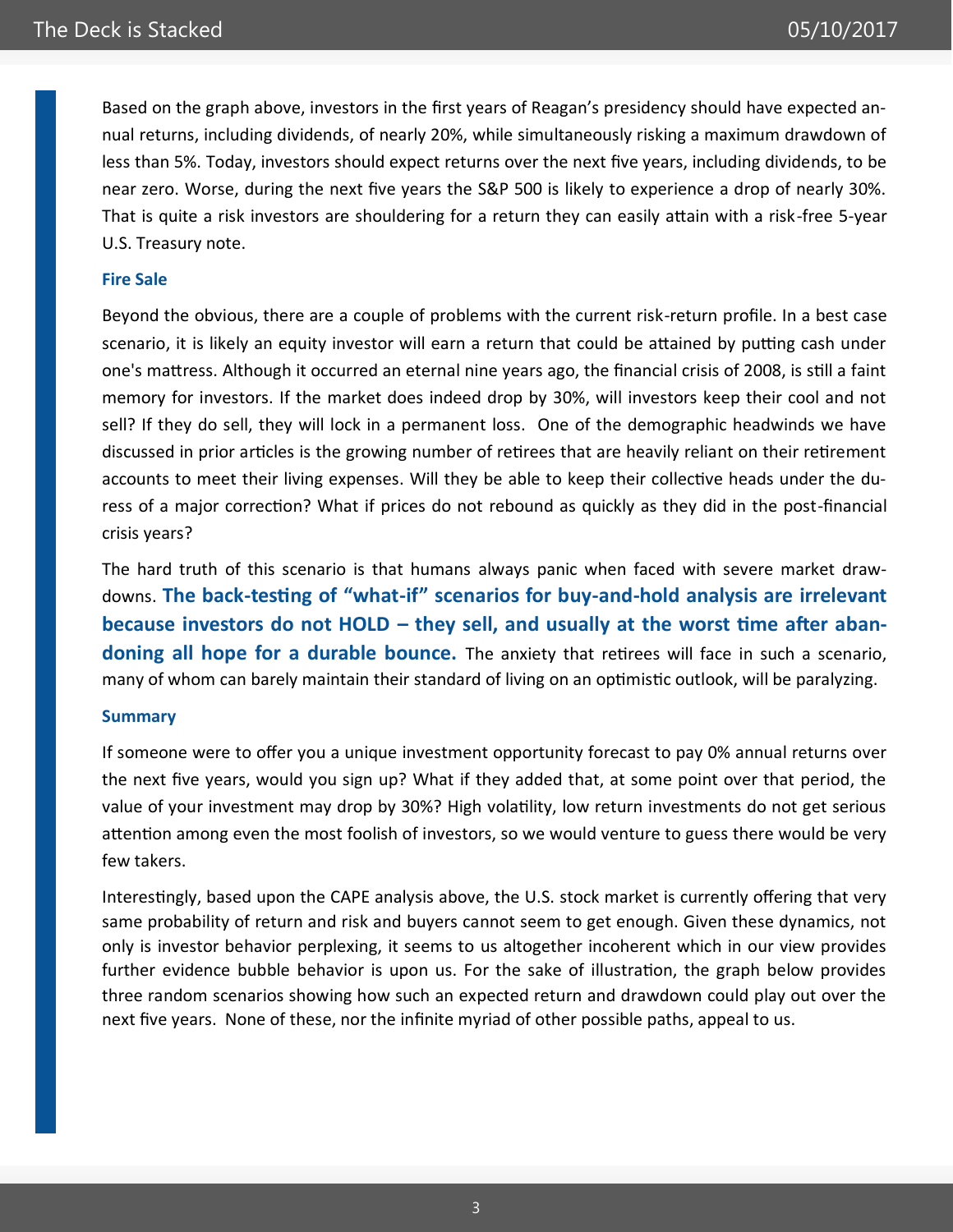

In a sinister rhyme to that of the early 1980's, equity market valuations have been rising so steadily for so many years now that the trend has become a permanent state in many investors' minds. The "investors" identified in Ben Graham's quote do not acquiesce to the crowd or bet on whims. Instead, they carefully assess an investment's potential risk and expected return to make calculated decisions. The virtue of this time-honored practice of cost-benefit analysis does not reveal itself every day but avoiding the pitfalls, even if it means foregoing additional speculative gains, has a long and proven track-record of compounding wealth over time.